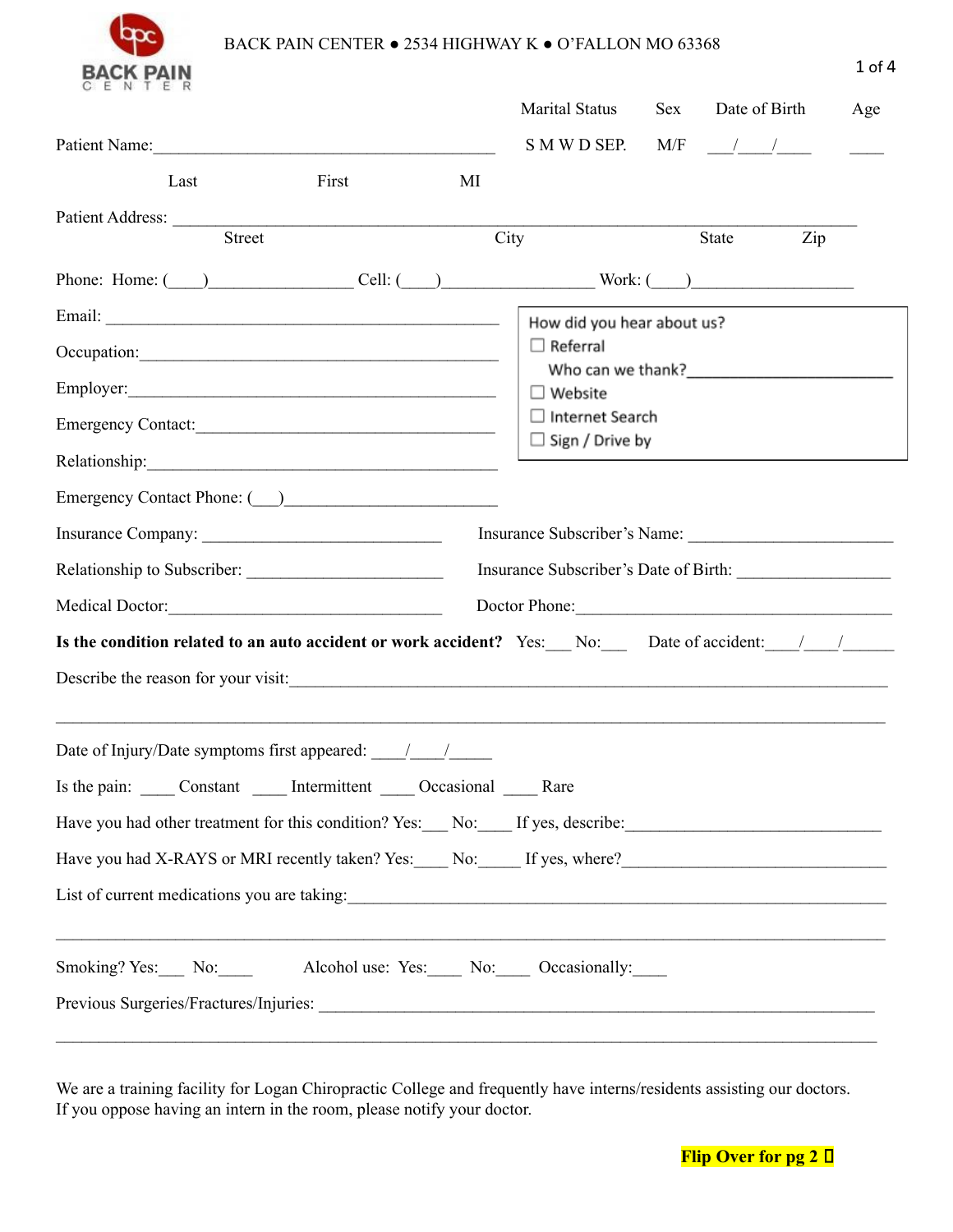| <b>PAST MEDICAL HISTORY</b> | <b>SELF</b> | <b>FAMILY</b> | PAST MEDICAL HISTORY                   | <b>SELF</b> | <b>FAMILY</b> |
|-----------------------------|-------------|---------------|----------------------------------------|-------------|---------------|
|                             |             |               |                                        |             |               |
| <b>Heart Disease</b>        |             |               | Asthma                                 |             |               |
| <b>High Blood Pressure</b>  |             |               | Emphysema                              |             |               |
| Stroke                      |             |               | <b>DVT</b>                             |             |               |
| <b>Rheumatic Fever</b>      |             |               | Hepatitis C                            |             |               |
| Lung Problems               |             |               | Hiatal Hernia                          |             |               |
| Diabetes                    |             |               | Epilepsy/Seizures                      |             |               |
| Cancer                      |             |               | <b>REVIEW OF SYMPTOMS</b>              |             |               |
| -What part of body?         |             |               | Chest Pain                             |             |               |
| Ulcers                      |             |               | Shortness of Breath                    |             |               |
| Vascular Problems           |             |               | Easy or Prolonged Bleeding or Bruising |             |               |
| Kidney Disease              |             |               | Nervous Disorders                      |             |               |
| <b>Bladder Infection</b>    |             |               | Prostate Trouble                       |             |               |
| Rheumatoid Arthritis        |             |               | Urinary Frequency                      |             |               |
|                             |             |               | <b>Blood Clots</b>                     |             |               |
|                             |             |               | <b>PREGNANCY - FEMALES ONLY</b>        | <b>YES</b>  | <b>NO</b>     |
|                             |             |               | Are you pregnant?                      |             |               |
|                             |             |               | If, yes how far along?                 |             |               |

# **CIRCLE ALL AREAS OF PAIN**



#### Patient Health Information and Privacy Policy

This policy outlines the way Patient Health Information (PHI) will be used in this office and the patient's concerning those records. You must read and consent to this policy before receiving services. A complete copy of the Health Information Portability and Accountability Act (HIPAA) is available here: [http://www.hhs.gov/ocr/privacy/.](http://www.hhs.gov/ocr/privacy/)

- 1. The patient understands and agrees to allow this office to use the PHI for the purpose of treatment, payment, health care operations and coordination of care. The patient agrees to allow this office to submit requested PHI to the payor(s) named by the patient for the purpose of payment. This office will limit the release of all PHI to the minimum necessary to receive payment.
- 2. The patient has the right to examine and obtain a copy of their health records at any time. The patient may request to know what disclosures have been made, and submit in writing any further restrictions on the use of their PHI. This office is not obligated to agree to those restrictions.
- 3. The patient's written consent shall remain in effect for as long as the patient receives care at this office, regardless of the passage of time, unless the patient provides written notice to revoke their consent. A revocation of consent will not apply to any prior care or services.
- 4. This office is committed to protecting your PHI and meeting its HIPAA obligations: Staff have trained in the area of patient record privacy and a privacy official has been designated to enforce those procedures.
- 5. Patients have the right to file a formal complaint with our privacy official about any suspected violations.
- 6. This office has the right to refuse treatment if the patient does not accept the terms of this policy.

Patient Name:\_\_\_\_\_\_\_\_\_\_\_\_\_\_\_\_\_\_\_\_\_\_\_\_\_\_\_\_\_ Patient or Parent Signature:\_\_\_\_\_\_\_\_\_\_\_\_\_\_\_\_\_\_\_\_\_\_\_\_\_\_\_\_\_\_\_\_\_\_\_\_\_\_ Date:\_\_\_\_\_\_\_\_\_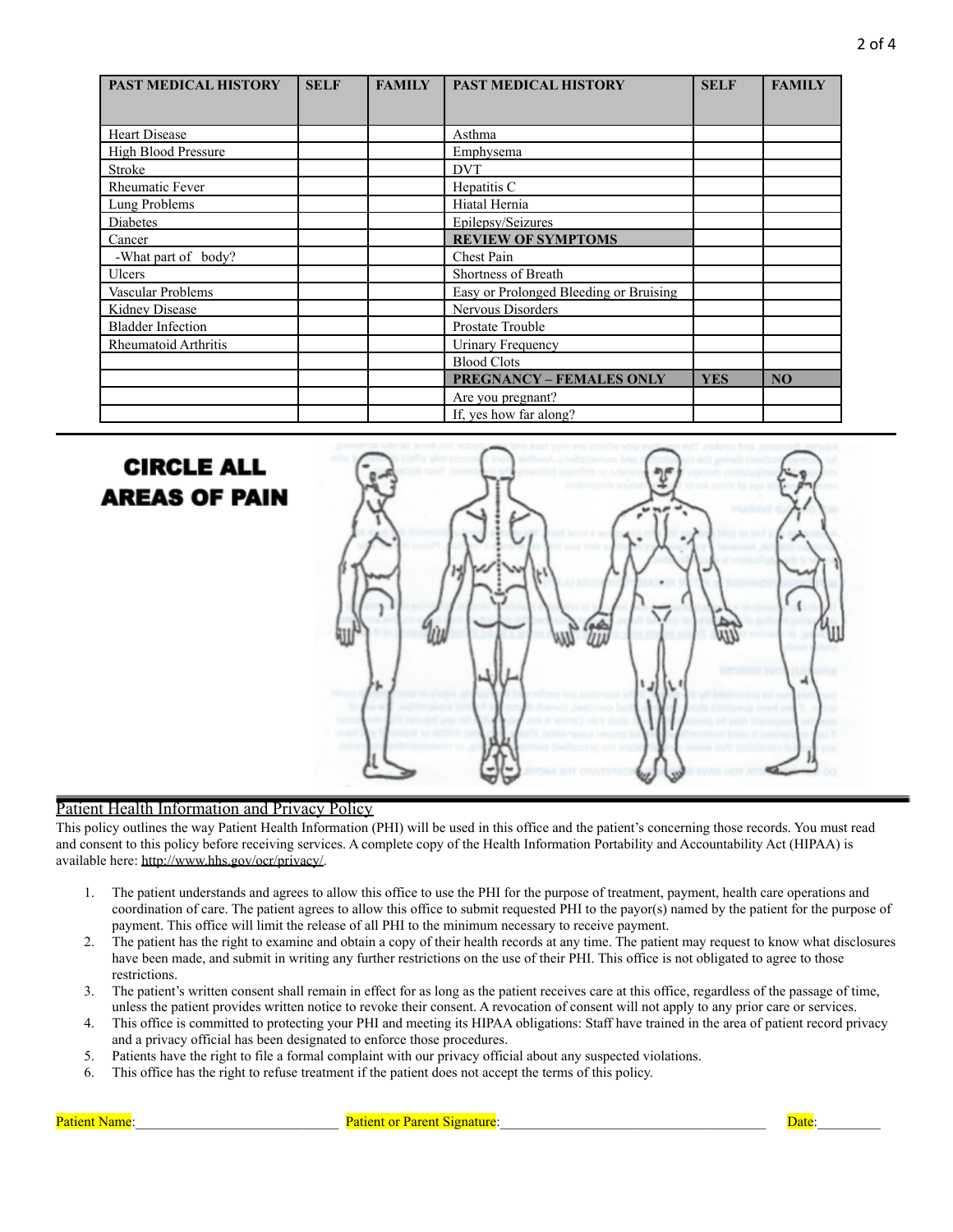#### **CONSENT TO CHIROPRACTIC TREATMENT**

### **THE MATERIAL RISKS INHERENT TO YOUR TREATMENT**

Chiropractic care is a safe and effective approach for many health conditions, however as with any health care procedures, chiropractic treatments present the risk of complications or negative side effects. The list below includes the various treatments available in our office and the potential risks associated with these treatments.

### **CHIROPRACTIC MANIPULATION THERAPY**

The risks associated with chiropractic treatments include, but are not limited to, dislocations and sprains, disc injuries, fractures, and strokes. The negative side effects are very rare and your doctor has done careful screening for contraindications during the consultation and examinations. Another more common side effect associated with chiropractic manipulation therapy is some soreness or stiffness following the treatment. Your doctor may recommend the use of some ice or heat to reduce discomfort.

### **HOT OR COLD THERAPY**

Application of a hot or cold pack on the skin can cause a local burn. We place a towel underneath the pack to minimize this risk, however if you have very sensitive skin you may experience a reaction. Please inform your doctor if the application is uncomfortable.

### **SOFT TISSUE TECHNIQUE or ACTIVE RELEASE TECHNIQUES (A.R.T)**

The doctor's hands or a plastic instrument may be used to release a muscle or tendon, softening adhesions and promoting healing of the injured or scarred tissue. In some instances this procedure may cause muscle soreness, bruising, or reactive swelling. Please inform your doctor if you are taking a blood thinner medication or if you bruise easily.

#### **REHABILITATIVE EXERCISE**

Exercises may be prescribed by the doctor. If the exercises are performed improperly, injury or exacerbation could occur. If you have questions about the prescribed exercises, consult the doctor for further explanation. The use of exercise equipment may be prescribed as well. Back Pain Center is not responsible for any injuries that may occur if said equipment is used incorrectly or without proper supervision. Please alert your doctor or trainer if you have any medical conditions that would contraindicate the prescribed exercises, training, or recommended treatment.

#### **DO NOT SIGN UNTIL YOU HAVE READ AND UNDERSTAND THE ABOVE.**

I have read or have had read to me the above explanation of the chiropractic manipulation and related treatment. By signing below, I state that I have weighed the risks involved in undergoing treatment and have decided that it is in my best interest (or, in the case of a minor, in the best interest of the patient) to undergo the treatment recommended. Having been informed of the risks, I hereby give my consent to that treatment.

Date: \_\_\_\_\_\_\_\_\_\_\_\_\_\_\_\_\_\_\_\_

Patient Name: \_\_\_\_\_\_\_\_\_\_\_\_\_\_\_\_\_\_\_\_\_\_\_\_\_\_\_\_\_\_\_\_\_\_\_\_\_\_\_\_\_\_\_\_\_\_\_\_\_\_\_\_\_\_

Signature of **Patient OR Parent** of minor: \_\_\_\_\_\_\_\_\_\_\_\_\_\_\_\_\_\_\_\_\_\_\_\_\_\_\_\_\_\_\_\_\_\_\_\_\_\_\_\_\_

DOCTOR SIGNATURE: \_\_\_\_\_\_\_\_\_\_\_\_\_\_\_\_\_\_\_\_\_\_\_\_\_\_\_\_\_\_\_\_\_\_

**Flip over for pg. 4**